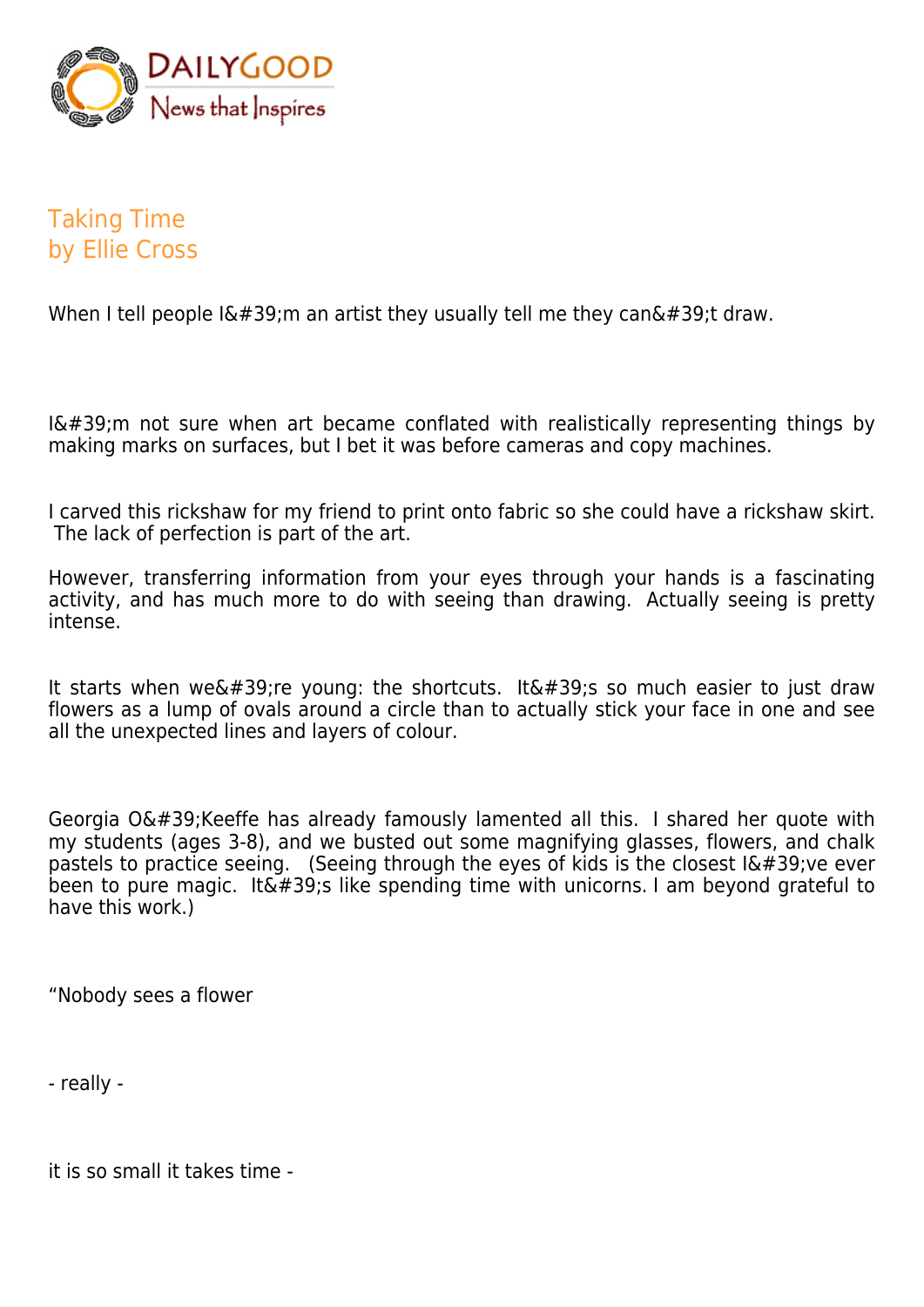we haven $\&\#39$ :t time -

and to see takes time,

like to have a friend takes time."

In fact most superb things take time. Like caring for all the new plants that came into my home recently, I'm looking after them for a dear friend who's leaving the city. A whole elevator full of new friends.

Luckily some of my human friends have invented some pretty creative watering techniques.

The water gun is part of the recent Holi festivities which also include a lot of powdered colour. It  $\&\#39$ ; s my favourite holiday anywhere in the world.

After the lighthearted trauma of having pink hair for weeks after last Holi, this year a wig provided additional protection.

Still, Bean wasn $\&\#39$ ;t impressed with all the mess.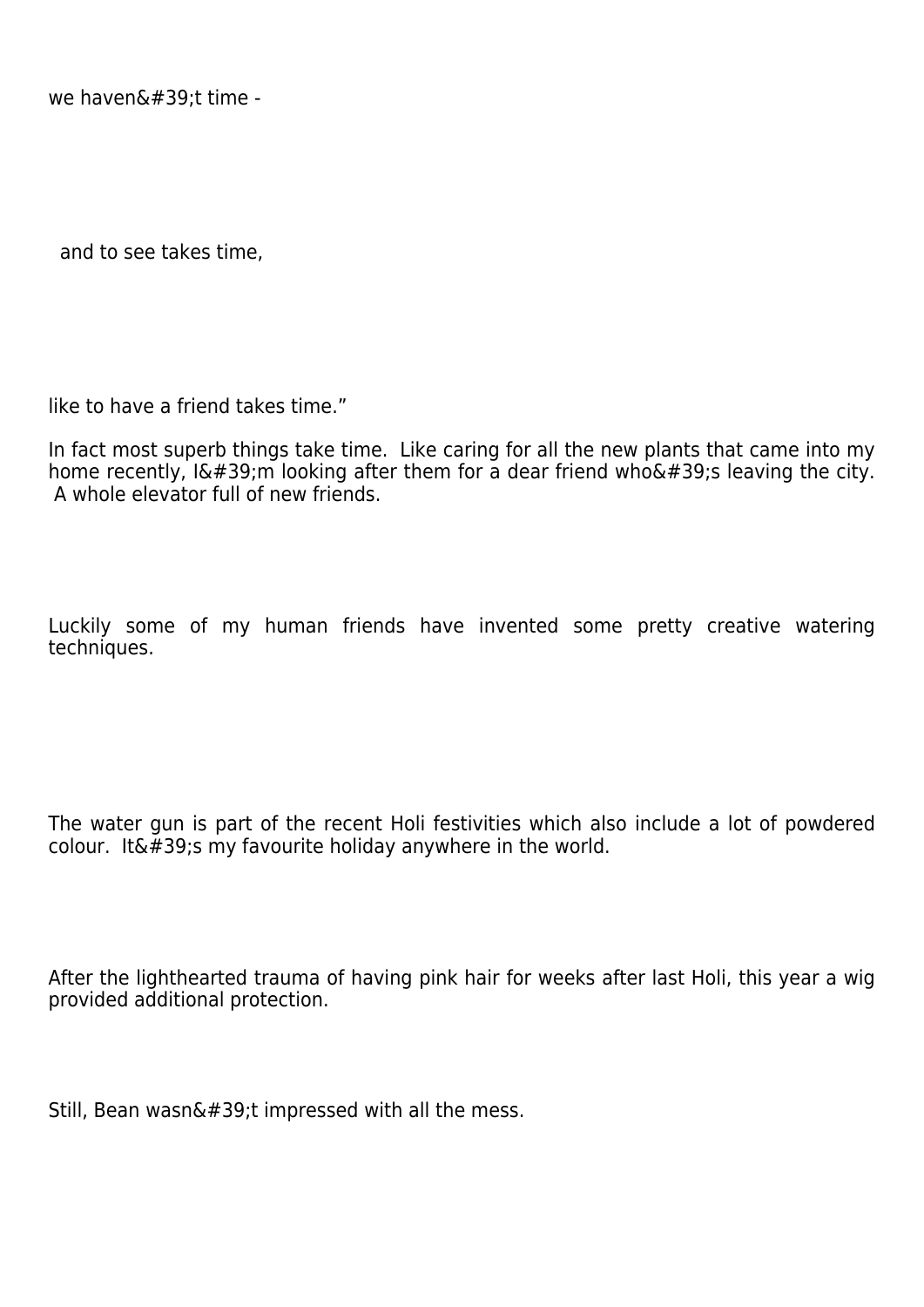For a former street cat, he $\&\#39$ ; really into cleanliness. He loves laundry time...

...almost as much as shower time. He got so frustrated at being excluded from my showers that he took the time to redesign my shower curtain. He likes to sit with his tail sticking through the hole and resting in the water.

He has also taken time to make his first cat friend, but their friendship consists mostly of biting each other $'$ ; faces.

 $I\'$ ; ve taken the time to learn some new things. First, ceramics, which resulted in this crazy jug vase,

which doubles as a water dish.

Secondly,  $I\&\#39$ ; ve continued learning the concertina.

My friend and I have been incredibly lucky to work with the National Streets for Performing Arts, an inspiring organization dedicated to promoting public art in India.

As a result, they pay us to play to rather large crowds in railway stations. It's all pretty thrilling, as I have a significant fear of public singing combined with only having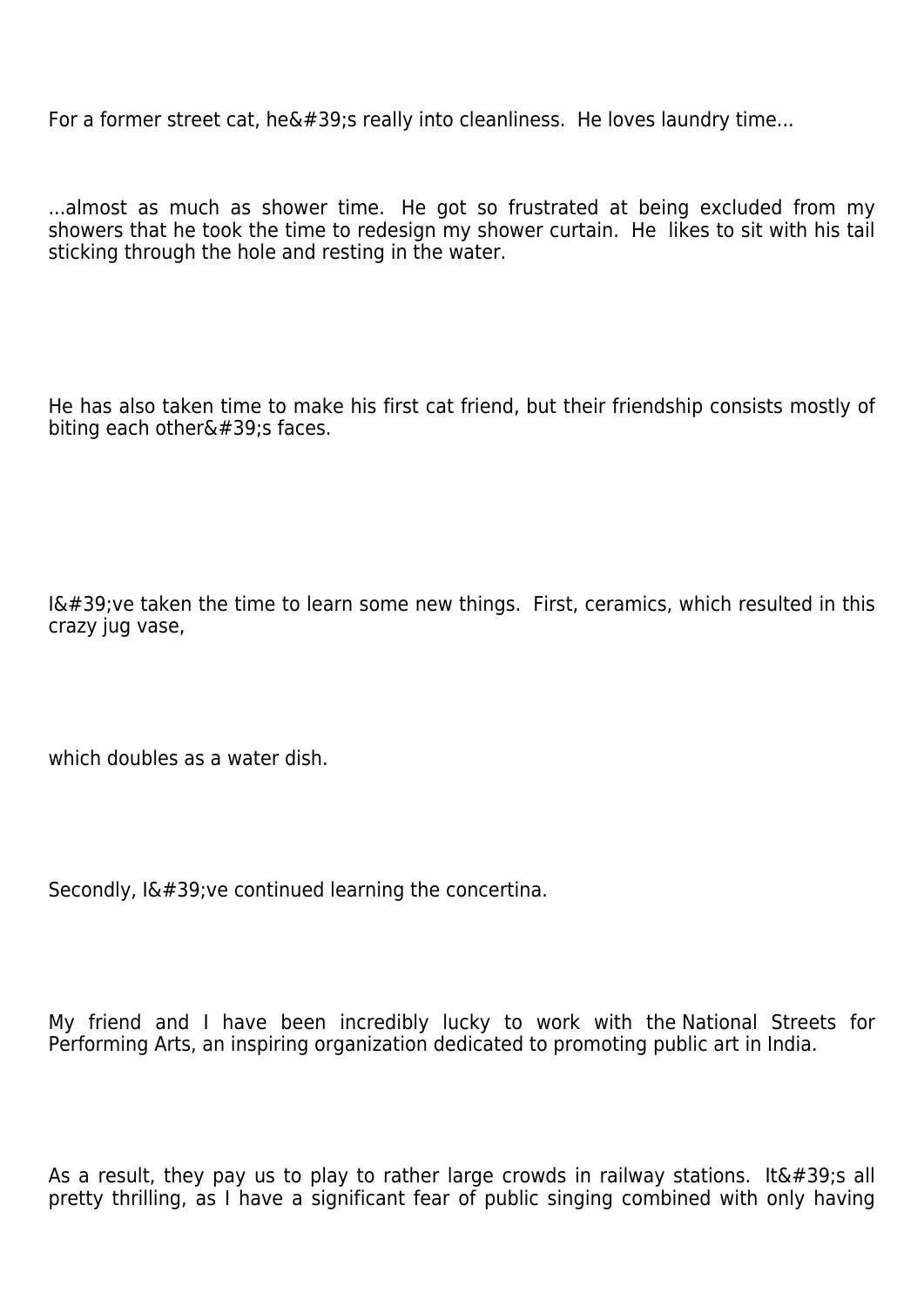played my instrument since January.

As a teacher, my job is to coach kids to do things they cannot yet do independently, or to push them past their established comfort zone to do something new. If not, they  $are$ n $\&$ #39;t learning.

This is what we expect from kids everyday, a massive slew of challenges, from developing fine motor abilities to soaking in cultural norms.

One of the privileges of being an adult is that I can avoid activities that make me feel like a clumsy toddler all over again. It definitely saves me from making foolish mistakes in public, but  $I\&\#39$ ; ve been robbing myself of the opportunity to learn.

And oh, my word, learning takes time.

Take it from Ira Glass:

"Nobody tells this to people who are beginners, I wish someone told me. All of us who do creative work, we get into it because we have good taste. But there is this gap. For the first couple years you make stuff, it's just not that good. It's trying to be good, it has potential, but it's not. But your taste, the thing that got you into the game, is still killer. And your taste is why your work disappoints you. A lot of people never get past this phase, they quit. Most people I know who do interesting, creative work went through years of this. We know our work doesn't have this special thing that we want it to have. We all go through this. And if you are just starting out or you are still in this phase, you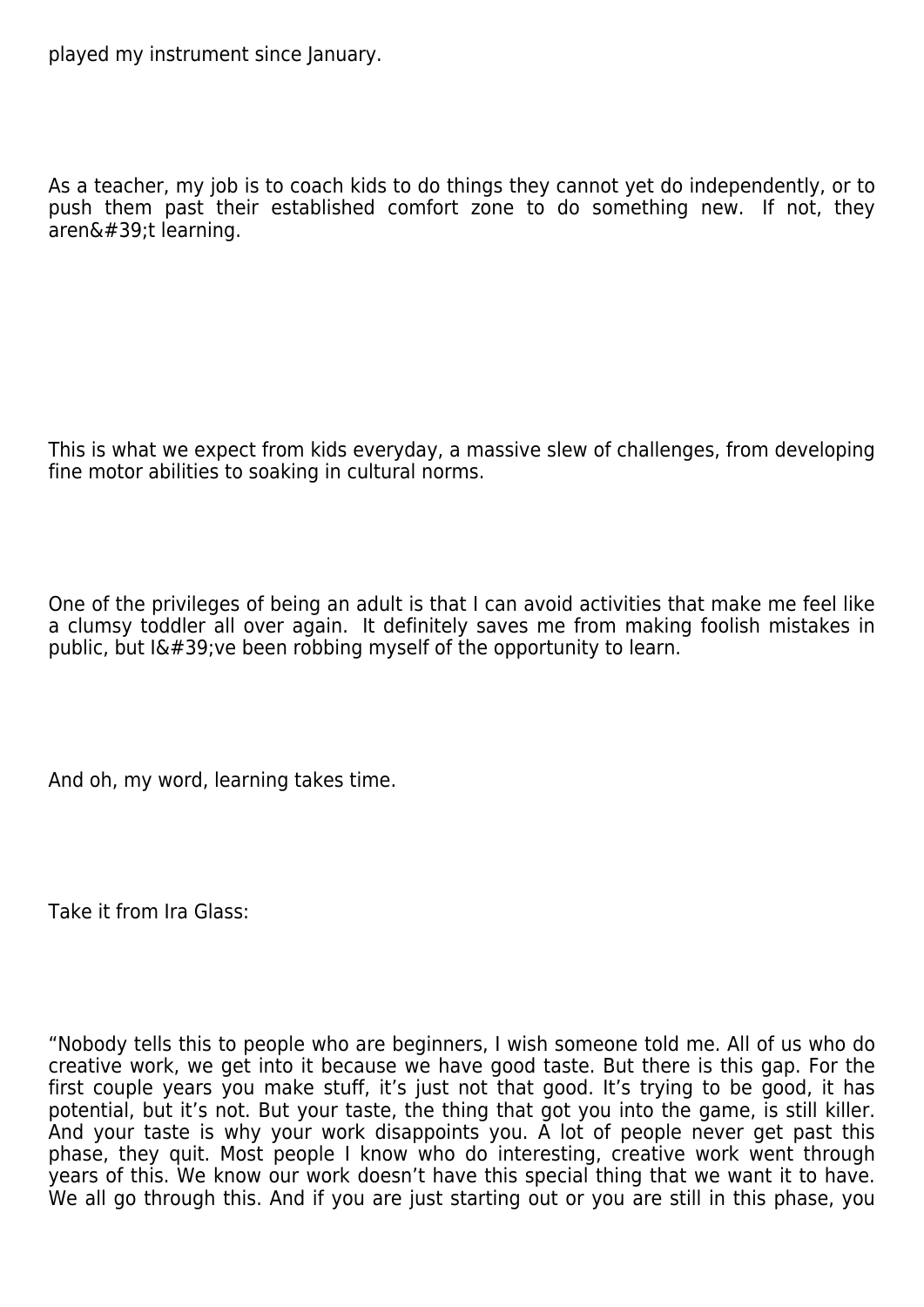gotta know its normal and the most important thing you can do is do a lot of work...It is only by going through a volume of work that you will close that gap, and your work will be as good as your ambitions. And I took longer to figure out how to do this than anyone I've ever met. It's gonna take awhile. It's normal to take awhile. You've just gotta fight your way through."

We&#39: ve been fighting our way through at a local Kids&#39: Home. It's meant to be a temporary care situation for boys found in child labor busts, sleeping on the streets, etc, but the physical building was an adult prison until the 80's when they made it a  $kid'$ ; home without changing anything. The combination of the nasty energy that seeped into the space from its prison days and the humidity and mold is causing our colourful murals to peel right off the walls.

The optimistic take on this is that it keeps making space for fresh new additions to the existing murals.

But it $\&\#39$ ; also a depressingly apt illustration of how hopelessly futile it feels to keep going into that home sometimes, where 200-500 boys are kept locked in this one long room all day long except for a few hours when they're allowed outside to play. They are each dealing a wide variety of different situations, from blindness to abuse to open sores to autism. There are only 1-2 adults supervising throughout the day, and they aren't social workers, just underpaid guys who use sticks to force the kids into order because they don't know how else to control the situation.

Different NGO's come throughout the week, but no one comes on Sundays.

So, we try to bring some light and joy in to the space, painting murals with the kids, showing movies, playing games, music etc. And they teach us! They are able to make the most incredible things from the paper, cameras and flowers and guns and noise makers.

The joy that they find in the simplicity of creating with newspaper is incredibly inspiring and humblingly beautiful and spending time with those kids breaks my heart open every time.